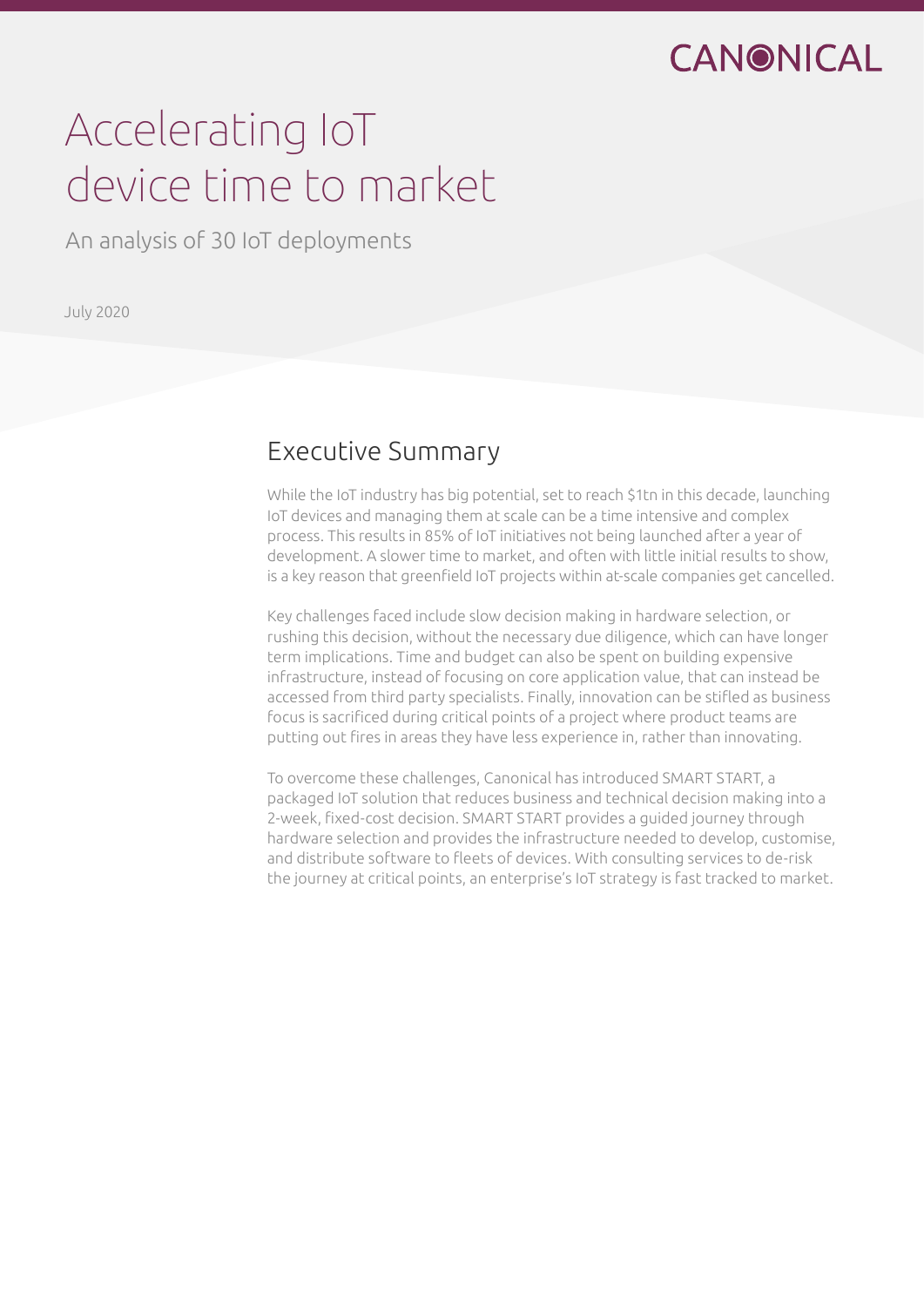### Introduction

IoT has a bright future. Conceptually, this stems from a new paradigm in technology: unprecedented computational power accessible and integratable into virtually any device. Industry analysts [451 Research](https://451research.com/451-research-analysis-of-iot-market-indicates-total-connected-devices-will-reach-13-billion-by-2024) says that by 2024, the IoT market opportunity will be worth \$658bn. Similarly, they predict that there will be nearly 14 billion connected devices in the same period.

The last five years in particular has seen some maturity within the industry too; 'winners' are emerging in key consumer IoT use-cases. Amazon's Alexa-enabled range of devices have successfully infiltrated millions of homes and the Apple Watch is worn by sports enthusiasts and CEOs alike.

However, studies on the success of IoT products and projects paint a sobering picture. Back in 2016, [Gartner](https://www.gartner.com/en/newsroom/press-releases/2016-01-14-gartner-says-by-2020-more-than-half-of-major-new-business-processes-and-systems-will-incorporate-some-element-of-the-internet-of-things) found that 75% of IoT projects took longer than expected. More recently, [McKinsey](https://www.mckinsey.com/business-functions/operations/our-insights/operations-blog/its-the-last-it-ot-mile-that-matters-in-avoiding-industry-40s-pilot-purgatory) found that 85% of IoT products are still in pilot mode one year from inception, while [Cisco](https://newsroom.cisco.com/press-release-content?articleId=1847422) found that 33% of IoT projects fail.

This whitepaper distills findings from over thirty case studies, project summaries and business cases about customers that came to Canonical for help with their IoT project. We will use this knowledge base to isolate why IoT projects stall or even fail due to slow decision making, technical complexity and business uncertainty. Then, it will look at practical solutions to these problems, and introduce SMART START - a turn-key solution to create an IoT product, which reduces business and technical decision making into a 2-week, fixed-cost decision.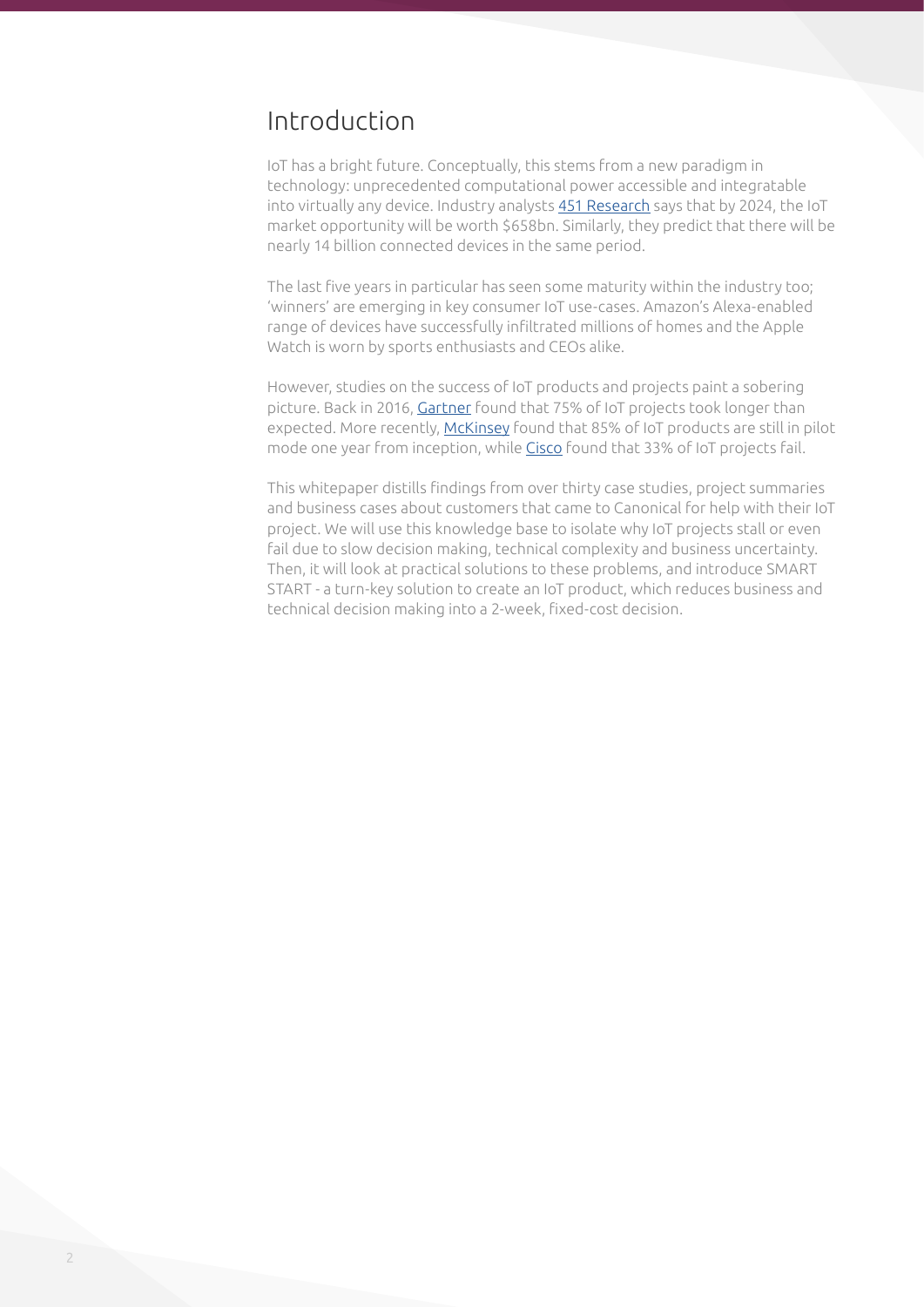### Challenges in bringing IoT devices to market

### Slow decision making due to hardware

Hardware poses a challenge in IoT because companies find it difficult and costly to understand its intricacies, especially when it comes to software compatibility. Either the decision is rushed, which leads to larger and long term impacts, or the thoroughness needed to make the decision leads to time running out. An oil & gas customer succinctly summarised the issue by stating that, "a decision on what IoT hardware to use became a decision on the entire software stack."

This is because IoT hardware is not standardised. While headline statistics on CPU and RAM are standardised, the performance and use of IoT hardware is contingent on underlying features, such as different architecture sets that often pose nuanced trade-offs.

To speed up the process, some customers started writing apps before hardware had been selected. On more than one occasion, the hardware underpinning the project was changed midway through, leading to the extensive re-write of software and the accompanying increase in costs and delayed timelines.

From the project summaries analysed, companies also turned to Canonical to get hardware working with an operating system (OS) and software stack. Even multinational, technology focused companies felt that understanding how a kernel and OS worked with hardware, was a barrier to project progression.

### Technical complexity and infrastructure

Having infrastructure that can automate key processes, from writing software to updating devices in-field, is critical to engineering efficiency and customer retention. It's easy to think this is something an organisation needs to build and own to gain a competitive advantage. However, customers discovered trying to understand the complexities of infrastructure was overwhelming - there were too many decisions about too many technical concepts, too early in a project's life.

A direct risk from the complexity of infrastructure is the impact on unit economics of a device. This is both in terms of upfront costs to create and continuing costs to maintain. Specifically, the need for infrastructure to be highly available with minimal down time, and the associated costs, should not be underestimated.

#### Business uncertainty and risk

Finally, organisations do not successfully manage business risk by using specialists when necessary. This leads to a slowdown and increased costs across processes as discussed in the two points above. However, it also impacts product teams who spend more time 'putting out fires' rather than focusing on innovation, their customer and use-case.

Further, the process is labour-intensive - specifically with engineering time - and the cost base of IoT projects is predominantly variable. This increases the burn rate with any results or outcomes coming much later than the budget is spent. Critically, IoT projects then lose senior stakeholder support, specifically by decision makers that identify greenfield and high-tech projects as intrinsically risky.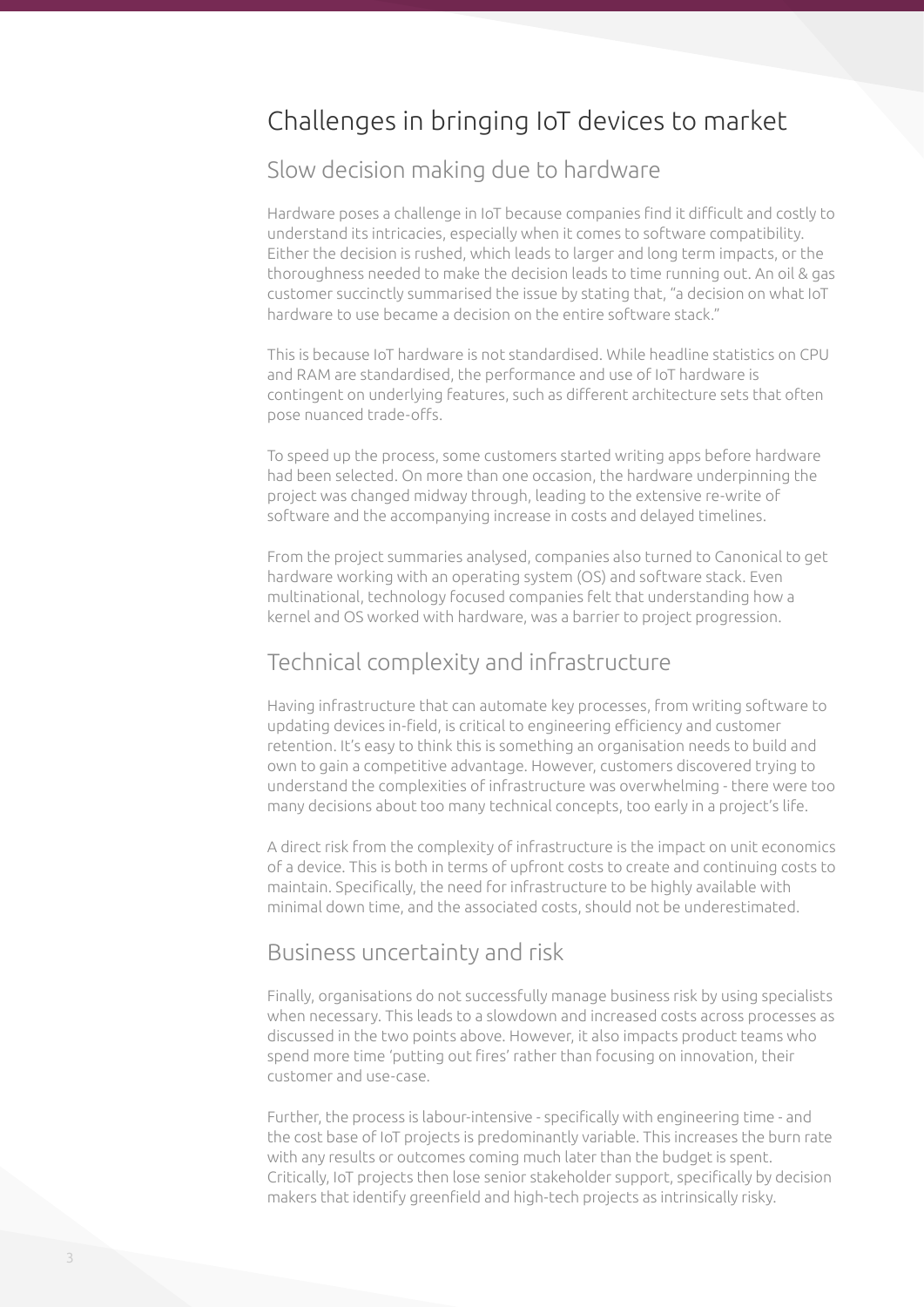### Overcoming challenges

#### Hardware

#### Looking deeper than headline statistics

Organisations need to select hardware that matches a project's use-case. Specifically organisations need to select hardware that has an energy consumption level that is tolerable, but this is traded off with the speed of compute possible. Other factors that organisations need to be aware of are developer tools for hardware and how long a vendor will build the hardware.

For example, x86 and Arm based hardware are both popular for IoT. x86 began as a personal computer (PC) motherboard, and so consumes more energy but is capable of more complex and faster computations. On the other hand, Arm hardware trades complex performance for better energy efficiency. Devices that are battery or solar powered, therefore, are better suited to Arm hardware. In contrast, for industrial IoT devices, such as gateways, robotics or edge-cloud infrastructure, organisations would usually utilise x86 for its computational ability.

Further, x86 devices usually have shorter life-cycles, with newer hardware being released and older hardware no longer in production. Arm devices have historically seen longer support timeframes, so if an organisation wants to use the same device for over a decade, this would usually be supported by Arm-based hardware.

#### Select tested hardware

Organisations will accelerate time to market by selecting certified hardware. Certification ensures that the hardware will work with an operating system and its app ecosystem. Usually, certified hardware has been extensively tested with an operating system, by a team of specialist engineers either from the hardware vendor or the operating system distributor.

This gives organisations comfort that all features of the hardware are usable 'out of the box'. Critically, it decreases the amount of bug fixing and manual adjustments needed to operate the hardware. An effective certification scheme would ensure the hardware and the operating system are compatible both now and for future updates.

SMART START bootstraps your IoT project by leveraging hardware certifications by Canonical. Organisations can select Ubuntu certified hardware across both Arm and x86 platforms which means they can choose based on their use-case.

Canonical's certification process is robust and covers both the technical feasibility of using Ubuntu on the hardware, as well as testing the user-experience for specific applications and workloads such as WiFi

connectivity. Certification guarantees long term security, with patches over the lifetime of the Ubuntu LTS release. Canonical gives feedback to the hardware vendor if any deficiency is identified, and certification is only provided when a strict criteria is met for both areas.

Click here to see the full list of [certified IoT](https://certification.ubuntu.com/iot)  [hardware.](https://certification.ubuntu.com/iot)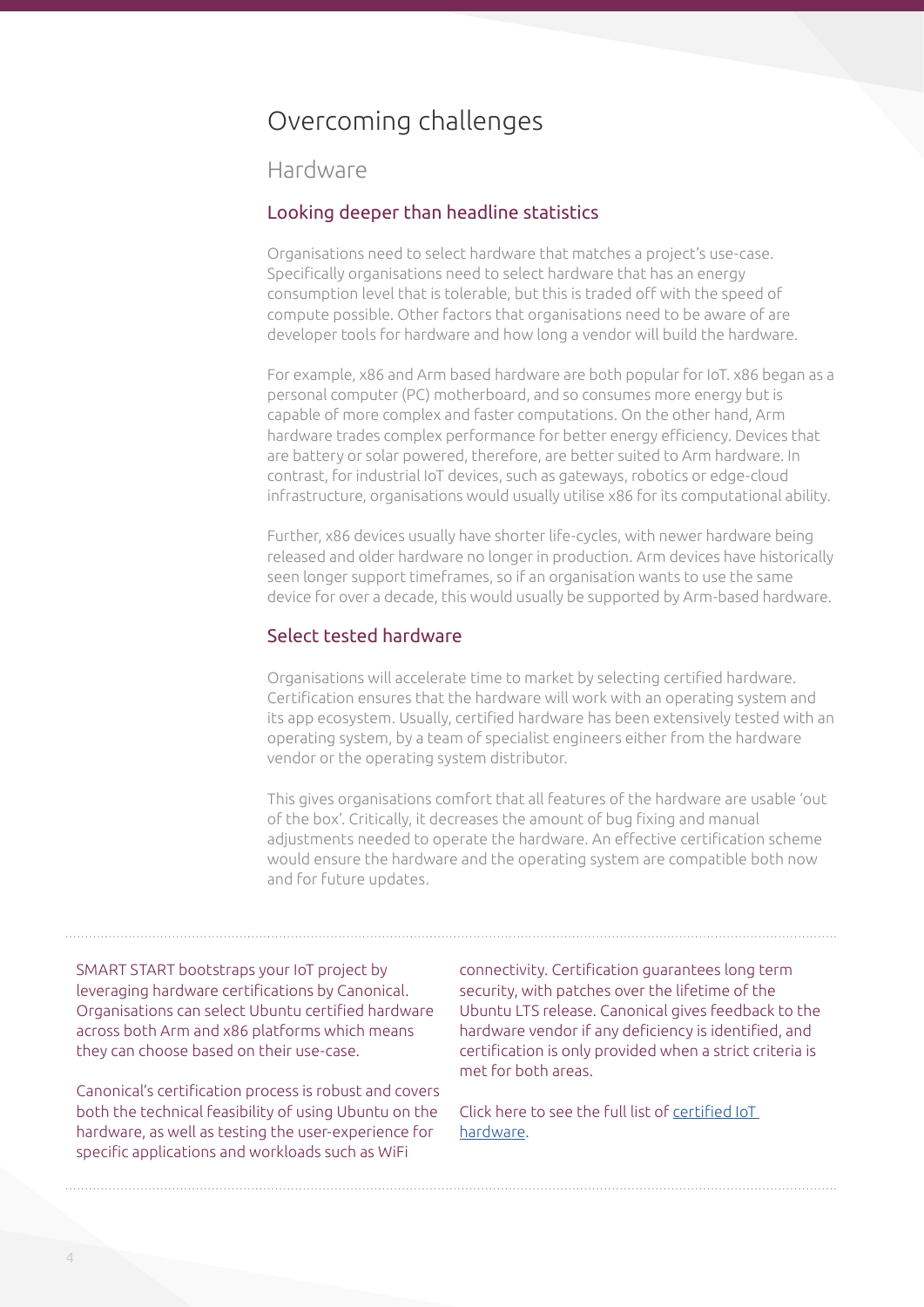### Infrastructure

#### Utilise infrastructure vendors

First, organisations need to make strategic build-versus-buy decisions in IoT. To identify when to use third-party infrastructure, consider analysis of how perdevice unit economics changes with different phases of an IoT project. For example, if building features to send updates to devices, or manually changing and maintaining an operating system requires upfront engineering cost that skews unit-economics, it is a sign to rely on a trusted vendor.

This is particularly important for greenfield projects; organisations may feel making all foundational elements will lead to a competitive advantage in the future. However, a variety of other industries - from e-commerce to cloud computing - rely on de-risking greenfield projects and lower the burden on unit-economics by trusting experienced infrastructure vendors.

#### Select infrastructure that supports automation

The infrastructure an organisation selects should include build tools that support development and integration of hardware and software. This ensures software engineers are productive and system integration at the end of the project does not lead to large amounts of re-work.

First, software engineers in organisations typically are efficient in certain programming languages and in the past decade, the most popular languages are typically not suited for IoT. This includes languages such as Go and Python. Organisations should select infrastructure that includes build tools that allow engineers to use the languages they are experienced in, and still make software for IoT devices.

Second, integrating hardware and software is streamlined with build tools that bridge the gap between user-apps and hardware that is managed by the operating system. For example, with high quality build tools, app code that needs to switch WiFi on, will have a well-defined way to interact with the hardware modules that control WiFi. This reduces the time and complexity of integrating all elements of an IoT device.

Canonical provides a device build system - [Snapcraft](https://snapcraft.io/#) - that packages apps to work with the operating system and hardware of a device. This removes the complexity involved in integrating the full stack that will run a device.

As a result, the process of writing apps and packaging and making them work with your device is automated. Any changes or updates to apps are slotted into the model-driven architecture, minimising ongoing effort to integrate a devices full stack.

Click here to read [how an app store will transform](https://ubuntu.com/engage/iot-business-model)  [your IoT business model.](https://ubuntu.com/engage/iot-business-model)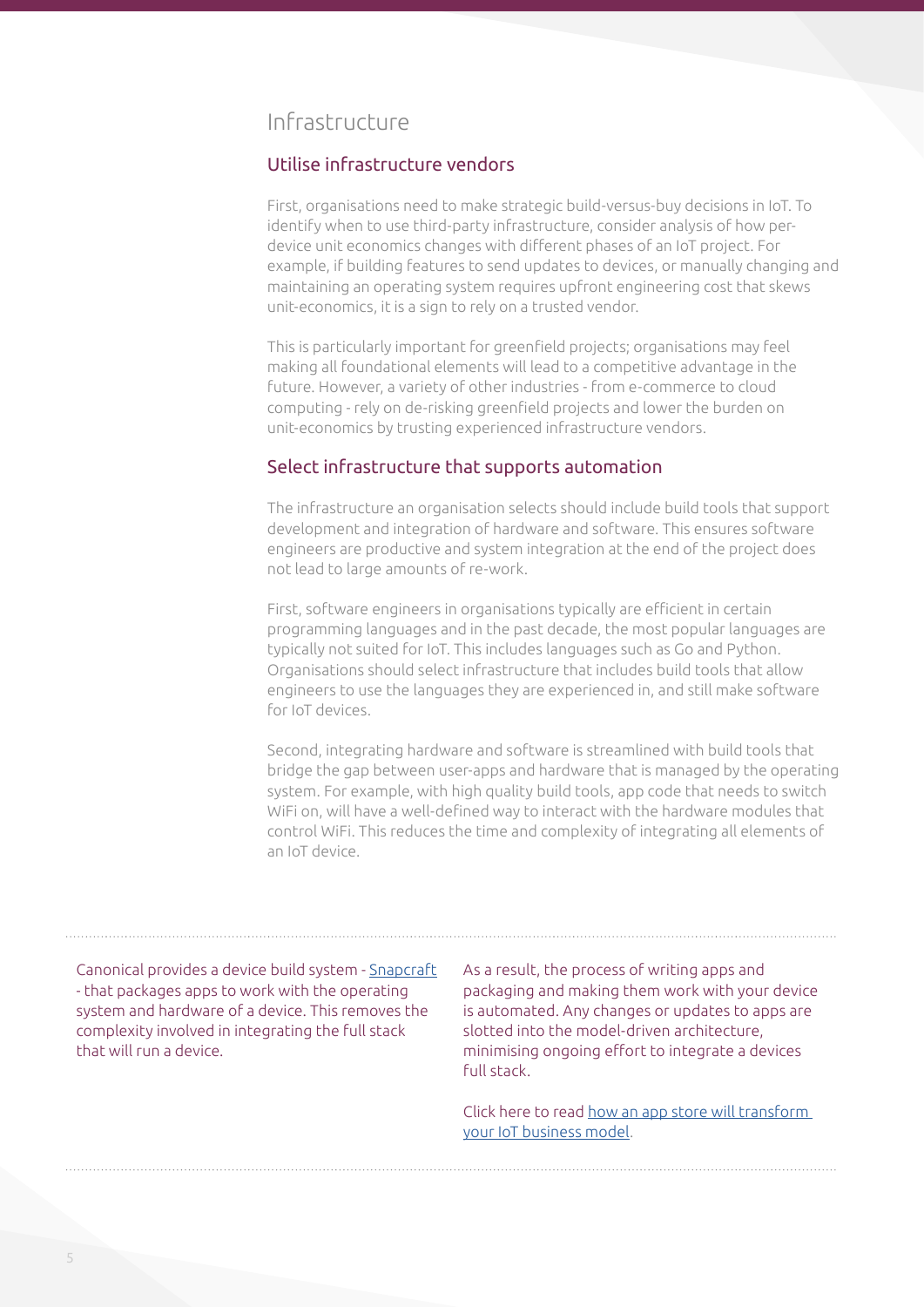#### Extend automation to updates

Organisations can drastically decrease total lifecycle costs related to IoT devices by selecting infrastructure that automates device updates once in the field. Further, as legislation on IoT security becomes stricter, ensuring security patches can be delivered to a device throughout its lifecycle extends the viability of a device after it is sold.

Similarly, if an organisation wants to increase the value of a device by adding new features, this requires updating infrastructure to distribute software to in-field devices. Like the mobile phone market, IoT devices can have IoT software distributed to it by means of an app store where a software publisher hosts and then distributes software, at scale.

Finally, developers need update tools that allow control over the update process - unlike mobile phones, there is usually not a human controller that can actively monitor an IoT device and look for a convenient time to update it.

SMART START gives you access to infrastructure to update any number of devices in-field, with no on-site engineering needed. Canonical provides a field-tested update mechanism, your app store, to host and then distribute software to deployed devices.

Customers, such as Fing and Cyberdyne, have successfully updated fleets of up to 30,000 devices across the globe in only a few hours, with an app

store. With options to update automatically or during downtime and failure resistant updates that have transactional properties, customers have benefited from infrastructure that eliminates the need for site visits, recalls, or any kind of manual patching of individual units.

Click here to read how Canonical supported [Fing](https://ubuntu.com/engage/fingbox-case-study) and [Cyberdyne](https://ubuntu.com/engage/cyberdyne) in taking their IoT devices to market.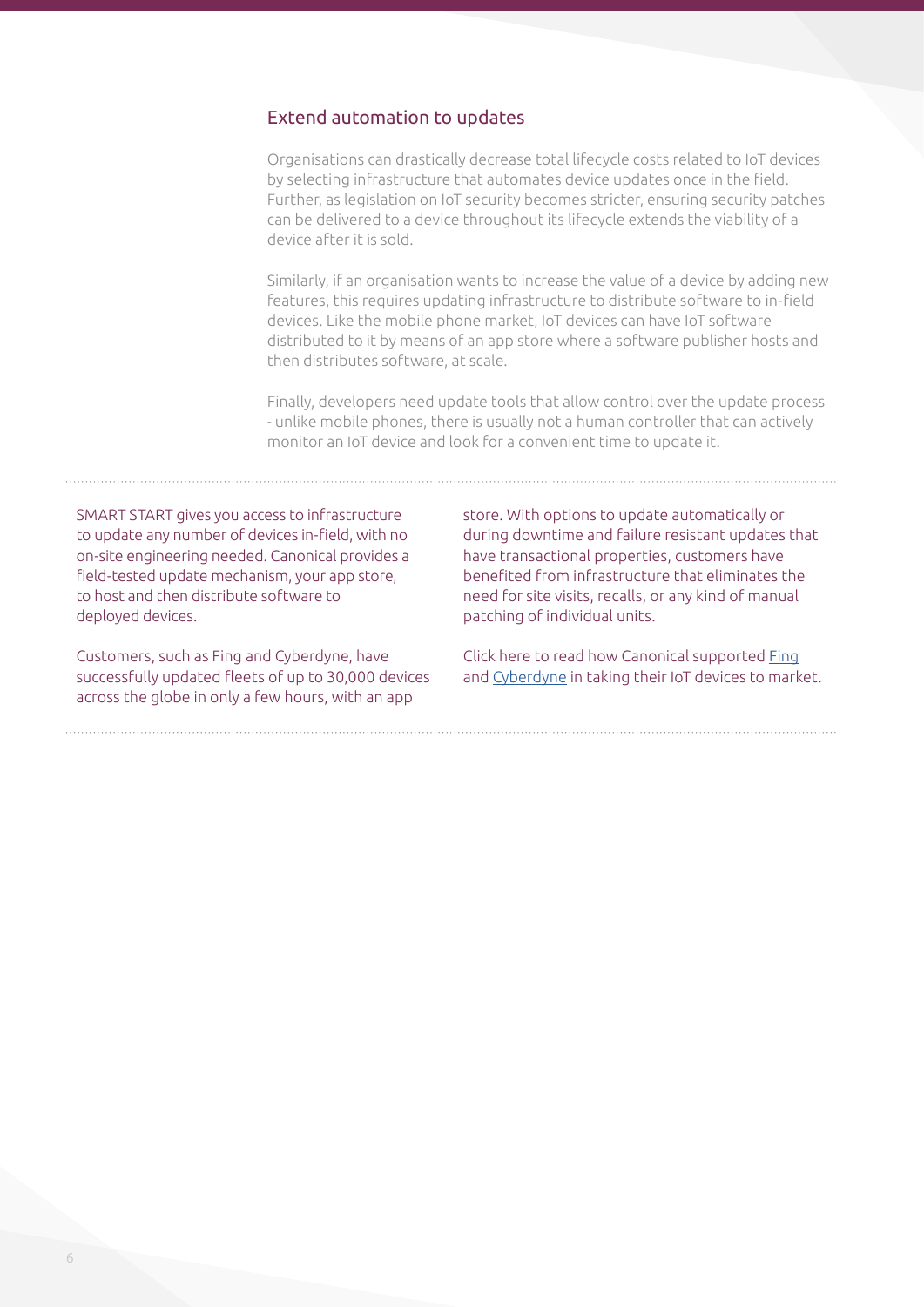### Use of specialists

#### Filling skill gaps and shortages

Organisations should consider specialists and consultants to overcome peaks of high engineering demand, without having to take on headcount. Specialists also serve as a parallel workstream during periods of high activity, which helps break through bottlenecks. This means product teams do not fall behind schedule due to early periods of difficulties and ultimately helps maintain stakeholder support.

Further, an organisation can benefit from specialist knowledge which its team may not have the time and resources to develop. This allows organisations to maintain business focus and deploy resources to innovate instead of 'putting out fires'. Specialists also enable a passive knowledge transfer - by working closely with a product team; future iterations of the product benefits from the initial boost of knowledge.

#### Reduce risk with outcome based contracts

Organisations should seek out outcome based contracts to reduce risk and ensure predictable costs that are otherwise variable and uncertain. With less variable costs, organisations will have a smoother budgeting process and often this can be a deciding factor in maintaining senior stakeholder support.

Further, the risk of delivery is removed from a product team, and is moved to the specialist team with a clear timeline. Often, specialists are in the best place to manage this risk as they have addressed and solved the problems multiple times and across a variety of use-cases.

With SMART START, Canonical's engineers will package your apps as snaps - the universal Linux application format. They will then package your choice of apps and OS into a device image delivering a flashable image.

SMART START also includes 3 days of consulting services that can be used at any point in your project. This can cover learning how to use Snapcraft, Ubuntu Core or your app store. Or it can be used for specific technical advice and guidance for the times that your team needs a boost.

Click here to see the full range of [Canonical](https://ubuntu.com/pricing/devices)  [consulting services to boost your IoT project](https://ubuntu.com/pricing/devices).